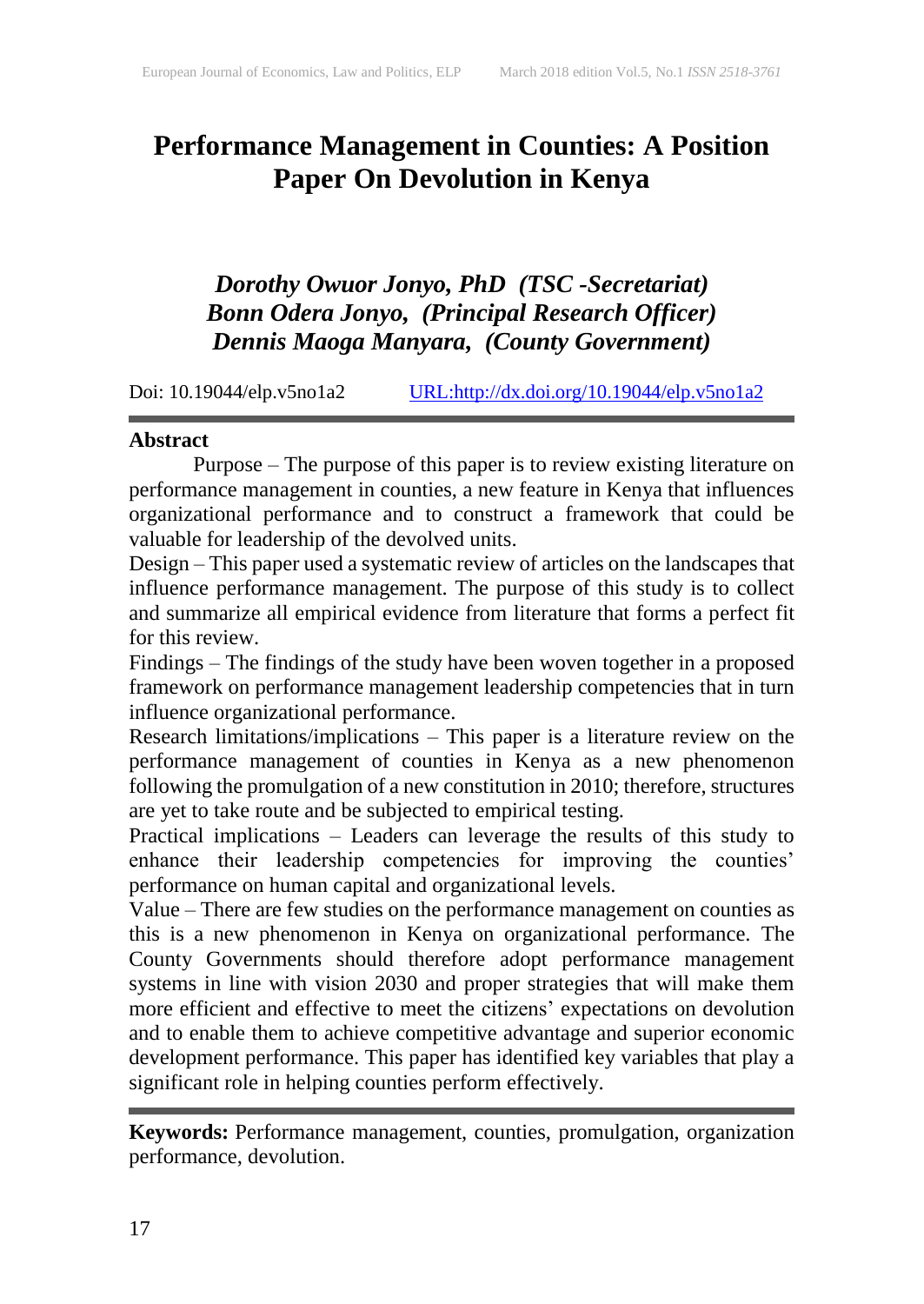# **1.0 Background information**

Governments all over the world pride themselves on the ability to publicize their development track record and engagements at every opportunity. Performance management is a force for both vertical and horizontal integration. Hartle, (1995) postulates that performance management should be integrated into the way business is managed and linked with other key processes such as business strategy, employee development and total quality management. It is strategy that is concerned with the broader issues confronting businesses. Performance management describes a method of enabling people in an organization to perform at their best to accomplish goals and objectives that contribute to the success of that organization.

Performance management is referred to as a strategic and integrated approach to delivering sustained success to organizations by improving the performance of the people who work in them and by developing the capabilities of teams and individual contributions (Armstrong  $\&$  Baron, 1998). It therefore embraces both behaviour and outcomes in a systematic process of: planning work and setting expectations; continually monitoring performance; developing the capacity to perform; and periodically rating performance in a summary fashion rewarding good performance. This traditional approach is captured in the definition of performance management systems espoused by Buchner (2007) as a process for establishing a shared understanding about what is to be achieved, and how it is to be achieved, and an approach to managing people that increases the probability of achieving high performance, growth and success.

The genesis of performance management in the Public Service in Kenya is traceable to the Economic Recovery Strategy (ERS) and Wealth and Employment Creation of 2003-2007. At the County Government level, performance management is legally prescribed through various sections of the County Government Act of 2012 (CGA), Public Finance Management Act, 2012 (PFM), and the Mwongozo Code of Governance for State Corporations. Hope (2001) points out that performance contracts specify the mutual performance obligations, intentions and the responsibilities that a government requires public officials or management of public agencies or ministries to meet over a stated period. Therkildsen (2001) speculates that performance contracts if well executed increase political accountability by making it easier for managers to match targets with political priorities. Politicians can, in turn, hold managers accountable for their performance as being witnessed in many developing countries.

The CGA Section 47(1), requires the County Executive Committee to design a performance management plan to evaluate performance of the county public service and the implementation of policies. The plan provides for among others: objective, measurable and time bound performance indicators,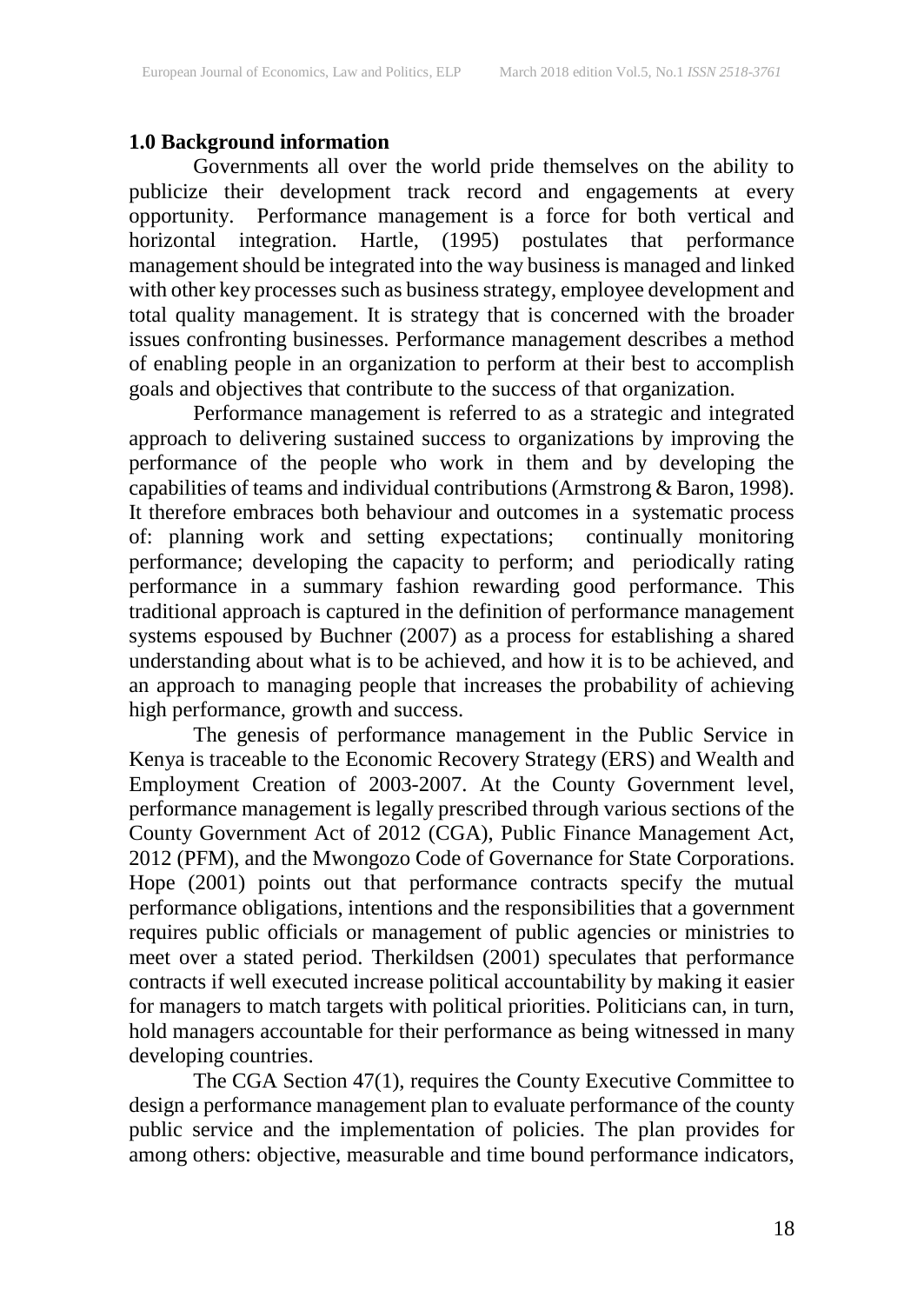linkage to mandates, annual performance reports, Citizen Participation in the evaluation of performance of county government and public sharing of performance progress reports. Further, the CGA Section 103 identifies the objectives of county planning that include: ensuring harmony between national, county and sub-county spatial planning requirements whereby each county is required to have planning unit in place which ensures linkage between county plans and the National planning framework as per Section 105 of the CGA.

The PFM Act of 2012 Section 126 (1) also requires every county to prepare a development plan which identifies: strategic priorities for the medium term that reflect the county government's priorities and plans; programs to be delivered with details for each program of; the strategic priorities to which the program will contribute, the service or goods to be provided, measurable indicators of performance where feasible, and the budget allocated to the program.

The underlying objective of a CPMF is to promote accountability in service delivery by ensuring that tasks are performed efficiently, effectively and economically. Also, a performance framework provides a mechanism for citizen to engage and evaluate the performance of their county government. The CPMF is composed of seven (7) components. These components include; Vision 2030, 10-Year County spatial/sector plans, 5-Year County Integrated Development Plan (CIDP), 5-Year departmental strategic plans, Annual Development Plans (ADP), Performance Contracting (PC), Performance Appraisal System (PAS) and Monitoring and Evaluation and Reporting.

Performance Management is often taken to be fundamental to delivery of improved services. Emphasis on performance management for delivery of results is undoubtedly influenced by the basic assumption which lies in its professed ability to unite the attention of institution members on a common objective and galvanize them towards the attainment of this objective (Balogun, 2003). However, in the Counties there are tools such as Performance Contracts (PC), Staff Performance Appraisal Systems (SPAS), Rapid Results Initiatives (RRI) and Public Service Charters Systems.

Performance evaluation/appraisal, a process by which a manager or supervisor evaluates an employee, is widely touted by human resource scholars, professionals, and practitioners. The goal of a performance appraisal is to do more than point out poor, good, or excellent performers. It is also important to understand that a performance appraisal is not used solely for the purposes of discipline or remediation but as part of a continuous improvement process. The many purposes of ongoing performance appraisal process may help an organization to succeed. The goal is to use resources, meaning people, to help drive the organization's mission.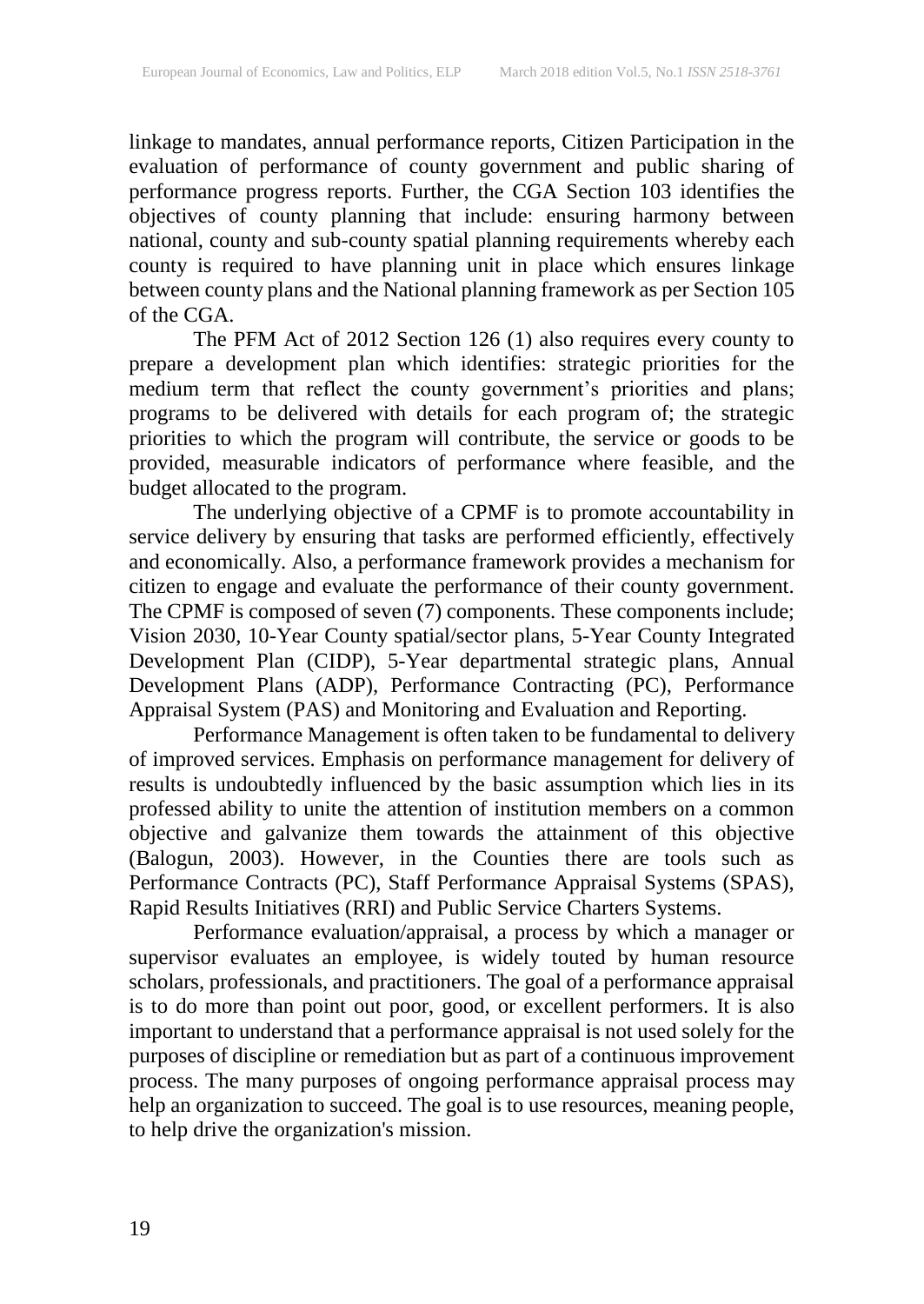The biggest challenges faced by counties is developing the capacity to deliver services and track implementation. Performance management is an indispensable requirement for effective county management. Although there are several reasons counties should consider measuring the performance of their programmes and services, the most compelling one is that citizens demand and deserve quality service. The evidence of effective performance management in a county is essentially indicated by improved service delivery. It is fundamentally about driving and monitoring results and the correct behaviours of people (Standard Digital Media, November 2014).

# **2.0 Identification of the Problem**

Studies have been done on PM in the defunct Local Authorities in Kenya but very few on the County Governments. Nzuve, (2013) also focused on factors affecting performance management among Local Authorities in Kenya. The study concluded that the perceived factors that influenced performance management were understanding of performance management, stakeholder involvement, continuous monitoring, feedback, dissemination and learning from results, organizational culture and leadership commitment. Gichimu (2010) in a study found out that significant factors influencing the successful implementation of an employee performance management system, to be the users' understanding of the system and creation of a conducive working relationship that fosters performance. Mwangi (2008) investigated the use of rewards as a performance management strategy by insurance companies in Kenya concluded that there is a significant relationship between reward management practices and employee retention.

The importance of performance management system is on continuously improving organizational performance, and this is achieved by improved individual employee performance. Therefore, improving employee performance by using performance management system is away to improve organizational performance.

There are limited studies on Performance Management Systems on the devolved units of government, this study focuses on the existing literature gaps and recommend the intended benefits on PMS thereof. The failure of the top management to support the counties such as, (failure to involve all stakeholders in the development of the PMS, continuous monitoring, feedback, dissemination and learning from results, staffing gaps at the middle level management) to operationalize performance management at the county must be reinforced by the recommendations of the study. We propose a framework to address gaps that has immensely contributed to poor service delivery and the low implementation of developmental projects at the counties.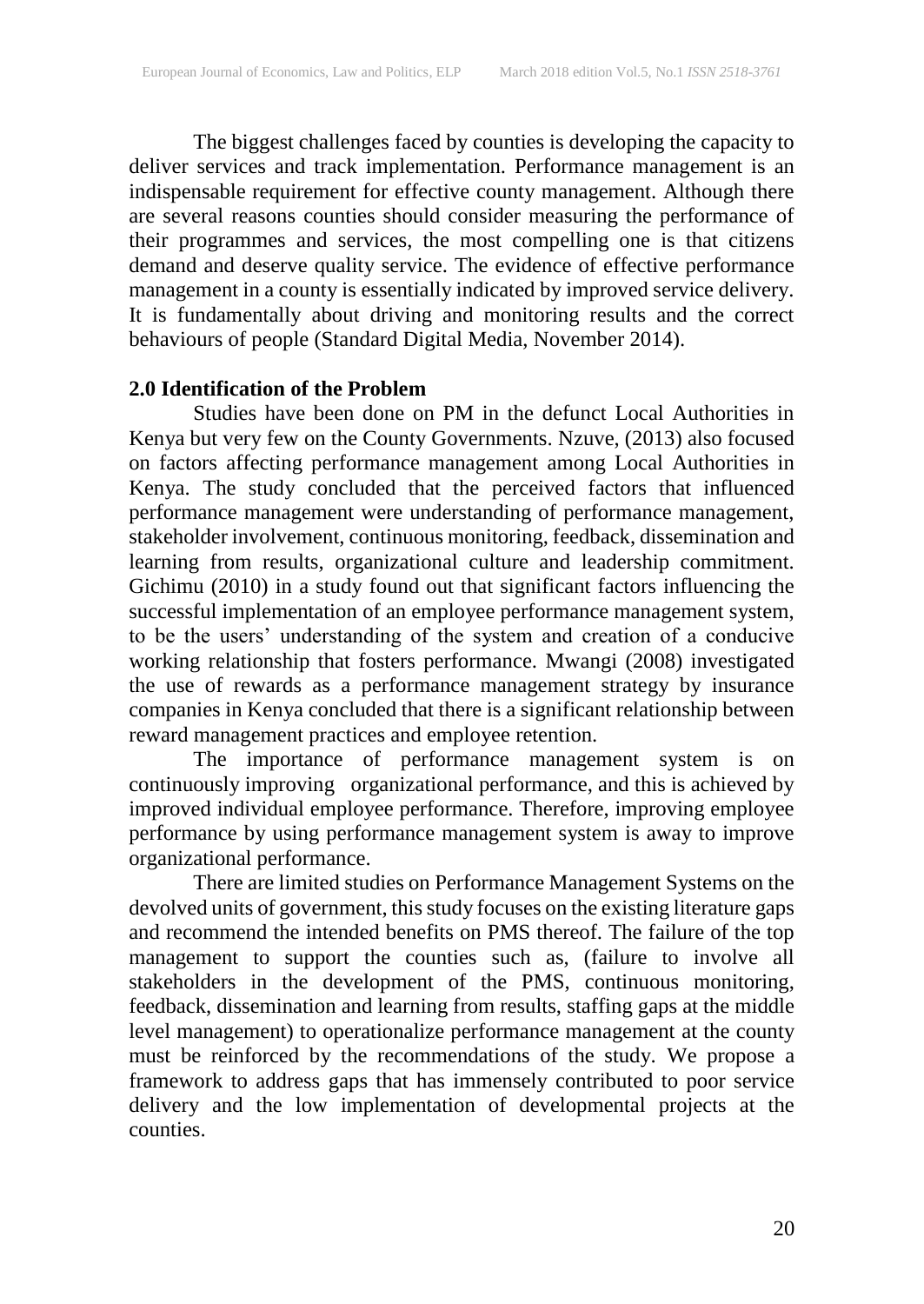# **2.1 Justification**

Performance measurement is often taken to be fundamental to delivery of improved services. Emphasis on performance management for delivery of results is undoubtedly influenced by the basic assumption which lies in its professed ability to merge the attention of institution members on a common objective and galvanize them towards the attainment of this objective (Balogun, 2003). Operationalizing a PM in County Governments is therefore important in making sure that Counties demonstrate their development results. Subsequently, it means that PM in County Governments will mark a paradigm shift and a new dimension that Counties will no longer just demonstrate what they have done but rather how their activities and interventions have benefited the people of Kenya.

Out of 47 Counties in Kenya, only 27 Counties have put in place a Performance Management System as shown in table below:

| SN <sub>0</sub> .           | <b>Tool</b>                                                                                                        | <b>Remarks</b>                                                                                                                                                                                                                                                                                                           |
|-----------------------------|--------------------------------------------------------------------------------------------------------------------|--------------------------------------------------------------------------------------------------------------------------------------------------------------------------------------------------------------------------------------------------------------------------------------------------------------------------|
| $\mathbf{1}$                | Contracting<br>Performance<br>Guidelines.                                                                          | 27 Counties have put in place a Performance<br>System: Baringo, Bungoma, Busia, Embu,<br>Homabay, Kakamega, Kericho, Kilifi, Kisii,<br>Kisumu, Kitui, Laikipia, Lamu, Machakos,<br>Makueni, Migori, Mombasa, Nairobi, Narok,<br>Nyandarua, Nyeri, Siaya, Taita Taveta, Tharaka<br>Nithi, Tranzoia, Vihiga and West Pokot |
| $\mathcal{D}_{\mathcal{L}}$ | Guidelines<br>for<br>the<br>development of County<br>Integrated Monitoring and<br>Evaluation<br>System<br>(CIMES). | Turkana has put in place an M&E system and<br>cascaded down to Monitoring and valuation<br>Committees and Kwale County has M&E policy                                                                                                                                                                                    |
| $\mathcal{R}$               | County Delivery System                                                                                             | Not yet adopted                                                                                                                                                                                                                                                                                                          |

Source: Council of Governors, (COG 2017)

# **3.0 Situation Analysis**

The main purpose of the performance management system is to ensure that:

- I. The work performed by employees accomplishes the work of the organization;
- II. Employees have a clear understanding of the quality and quantity of work expected;
- III. Employees receive ongoing information about how effectively they are performing relative to expectations;
- IV. Awards and salary increases based on employee performance are distributed accordingly;
- V. Opportunities for employee development are identified; and Employee performance that does not meet expectations is addressed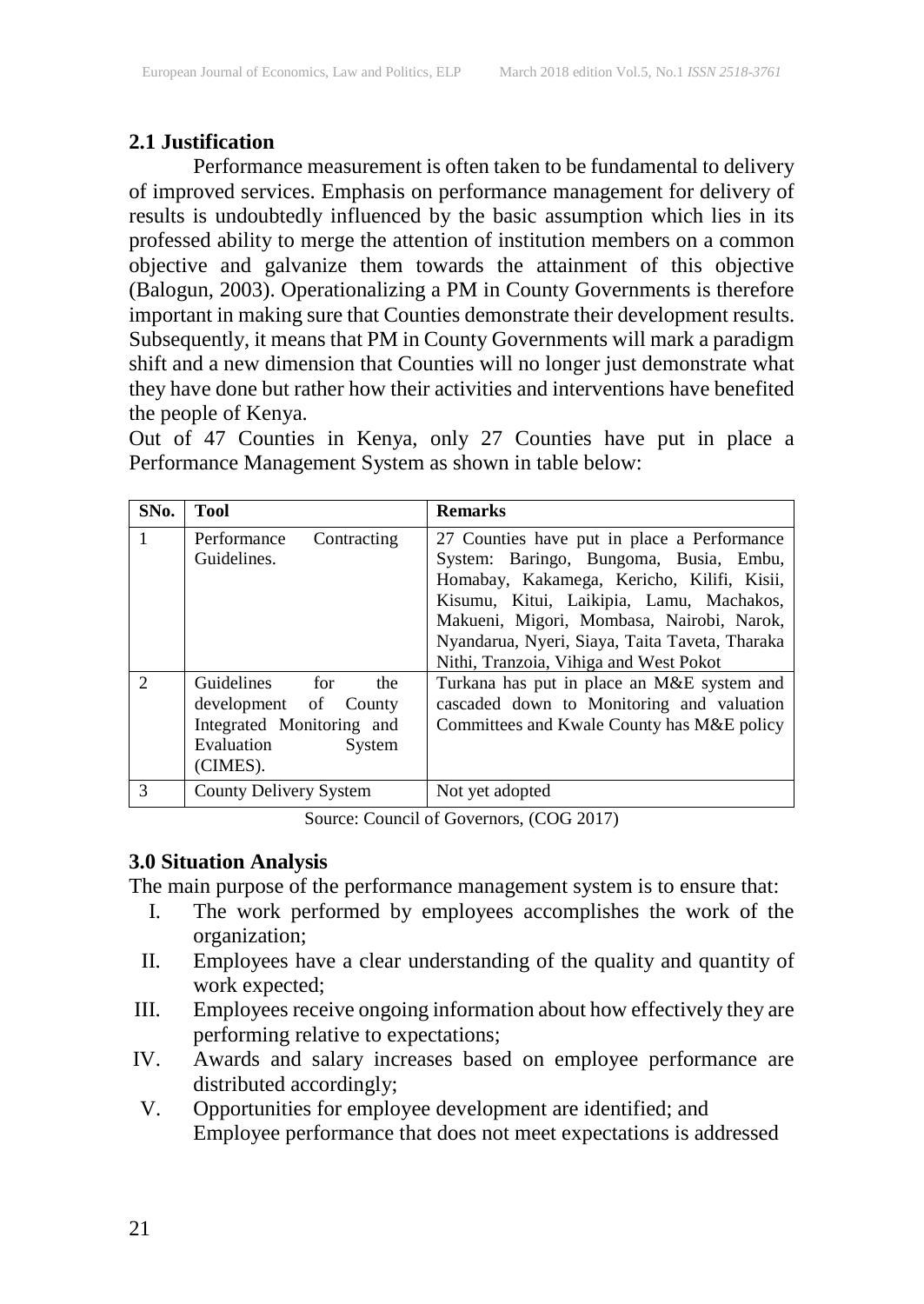Macky and Johnson (2000) suggested that a typical performance include: the organization communicates its mission/strategies to its employees; the setting of individual performance targets to meet the employees' individual team and ultimately the organization's mission/strategies; the regular appraisal of these individuals against the agreed set targets; use of the results for identification of development and/or for administrative decisions; and the continual review of the performance management system to ensure it continues to contribute to the organizational performance, ideally through consultation with employees.

Successful organizations are aware that to win in today's competitive marketplace, they must attract, develop and retain talented and productive employees (Varma, Budhwar & DeNisi, 2008). High performing organizations get their competitive edge from a performance management system that helps them hire talented people, place them in the right position, align their individual performance with organization's vision and strategic objectives, develop their abilities and reward performance commensurate with contributions to the organizations' success.

Counties are facing service delivery issues due to limited capacity and limited resources. The Council of Governors developed a County Performance Management System intended to provide tools to aid the Governors drive forward their manifesto and development agenda (CPMS Handbook, 2016). However, counties have not fully embraced this County Performance Management Framework (CPMS) and the 27 counties that have adopted either one or more tools of the CPMS have cited various challenges. The challenges include: inadequate funds to train the entire workforce on performance contracting and performance appraisals, non-commitment by the top management, staff attitude towards embracing PMS and setting of highly ambitious County Integrated Development Plan (CIDP) not aligned to the Kenya Vision 2030.

The content of CIDP and Annual Development Plan, and quality of performance indicators and targets strategy, are by far the most important elements of an effective performance management system. Performance management is achieved when there are indicators and targets measuring the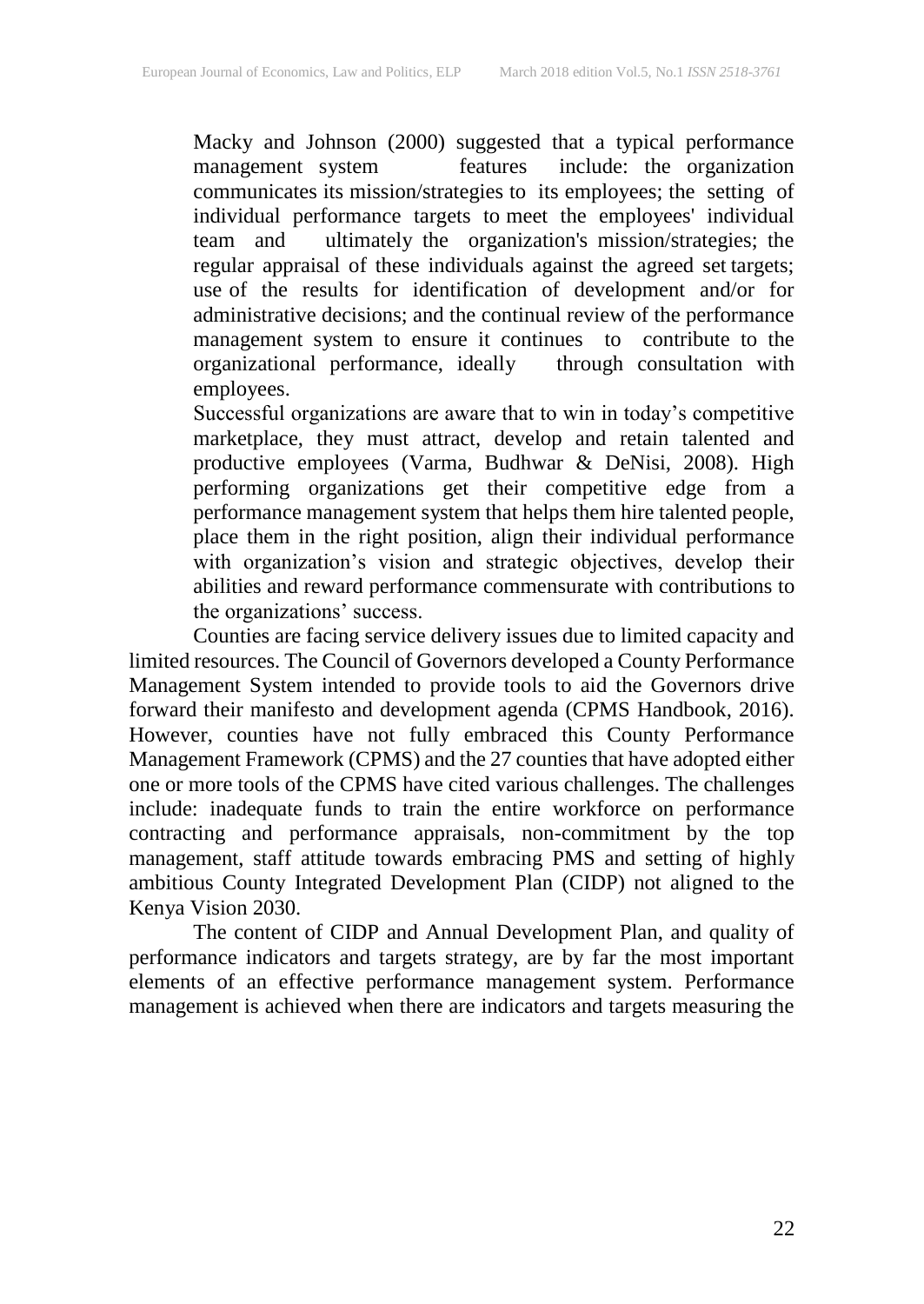inputs, outputs and outcomes of development projects, as well as financial and non-financial activities.



Source : http://www.blgs.gov.ph/lgpms

The implementation of a PMS is precipitated by: the level of involvement of employees in the designing of the system; the extent to which the system is understood and supported by the managers; extent to which corporate goals are aligned with individual and team goals, how specific, measurable, achievable, realistic and time specific the goals are, extent to which the system enables the supervisors to provide ongoing feedback to spilt and whether

The quality of services is affected not only by the economy, politics and social conditions, but also by performance management practices. An effective system aims at achieving agility for sustainable success and entrenching a performance-driven culture. To be effective, counties should move beyond legislated requirements and adopt a system that directs available resources to what is important, achieves the improvement of service delivery and citizen satisfaction.

Counties that have embraced PMS have adopted mainly the Performance Contracting, Performance Appraisal System, Service Delivery System, Work Plans, and Rapid Results Initiative System.

#### **3.2 Situational Challenges**

Devolved units (counties) have experienced unprecedented change, and are at the same time faced with many service delivery and development challenges. Development prioritization is critical, and decisions are made based on evidence. Thus, counties are expected to measure absorption of funds and achievement of development results.

Secondly there is no alignment due to various organizational processes being created in isolation. Strategy development, budgeting, operational planning and implementation of the CIDPs and ADPs, departmental strategic plans and the Spatial/Sector Plans are developed by different groups of people with different frameworks adopted hence resulting to non-alignment between individual performance, departmental performance and organizational goals.

Thirdly, some counties have embraced PMS contracts and set ambitious targets that are not achievable. In other cases, no data can be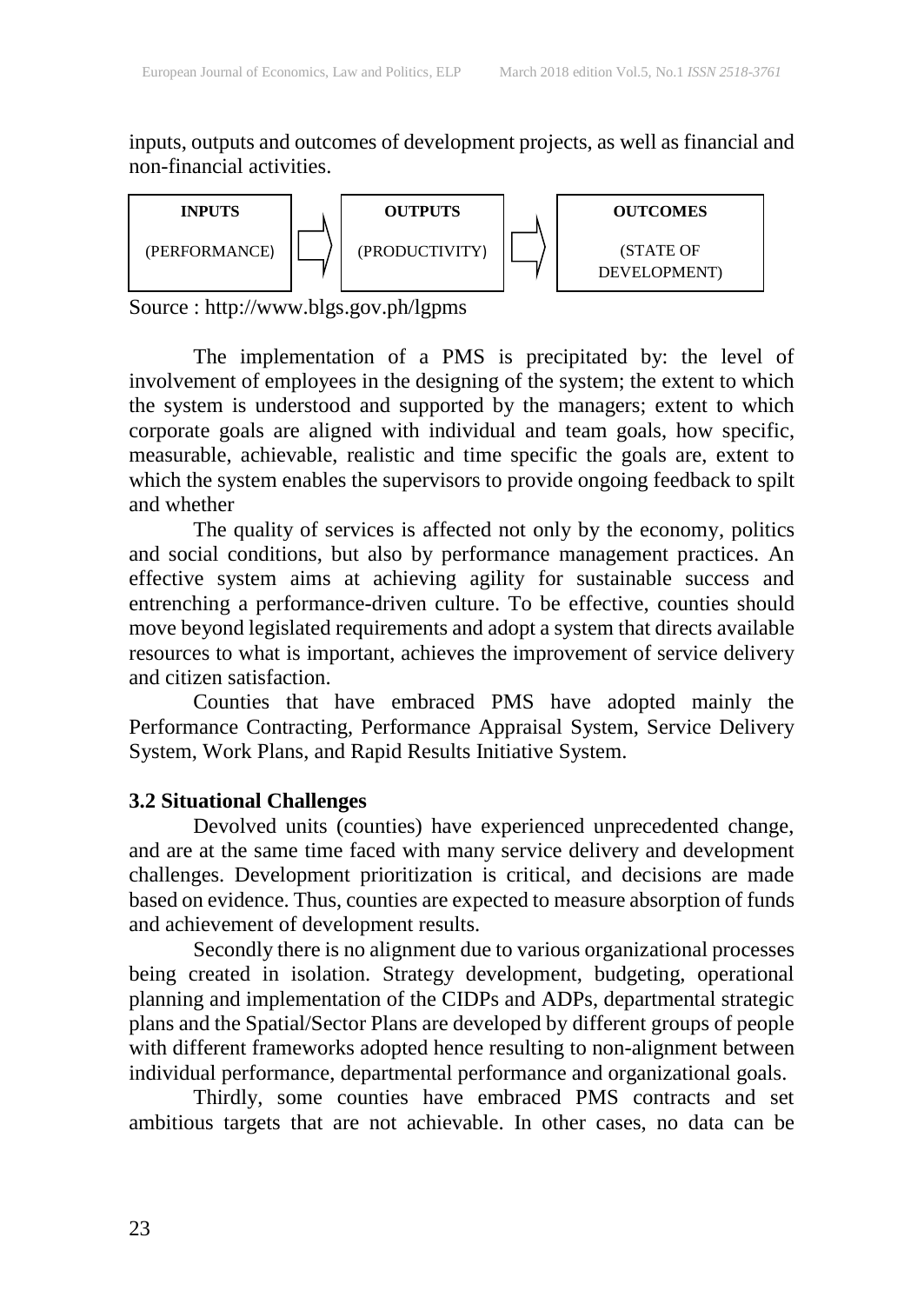collected or is kept as evidence to track performance and inform proper future decision making (GDS, 2016).

Fourthly, counties that have embraced PMS fail to give the due attention and commitment in its development and this affects the successful implementation of the PMS. The commitment and understanding of leadership and management of the requirements for achieving a workable performance system is critical to any performance success (Armstrong, 2001).

Fifthly, a few counties that have embraced PMS, have either failed to cascade performance contracting or failed to conduct and review staff performance appraisals. Management needs to appreciate that performance management is not an event but something that is managed daily but recorded and reported at certain times through reviews and appraisals (Lawler, 2005).

Lastly, political influence poses a great challenge to operationalization of PMS in the counties. Governors have not harmonized the already developed PMS framework to be adopted and embraced across the board.

Unfortunately, measuring the efficacy of a performance management system can be a problematic. The goal of performance management is to maximize organizational performance, but many other factors are likely to influence the success of a company. Just because an organization has a great quarter or year does not mean that its management practices deserve all the credit.

# **3.3 Proposed mitigation and intervention strategies**

The success of PMS in the counties must be demand driven as a best practice phenomenon in the development agenda. Governors, CEC Members and Chief Officers must actively spearhead county PMS implementation, including monitoring and evaluating the results thereof. The ADP should include a list of projects and their budgets, preferably as a programme-based budget in alignment to the CIDP, departmental strategic plans and the Spatial/Sectoral Plans.

Capacity building of human capital on PM at all levels of management through identification and prioritization needs and implementation of the county vision. Improvement on service delivery, achievement of results, and demonstration of progress to citizens, the county must have the ability to monitor, evaluate and act on the results achieved – based on timely evidence. Consequently, it is important for a county to produce timely and accurate information across all systems leading to faster and better decisions.

The county PMS needs leadership and commitment from the Governors and the executive team. This executive team will ensure each officer using the PMS system is accountable and responsible for providing information and data. The county CEO (Governor) is essential to the success of the Performance Management System. The commitment and follow up,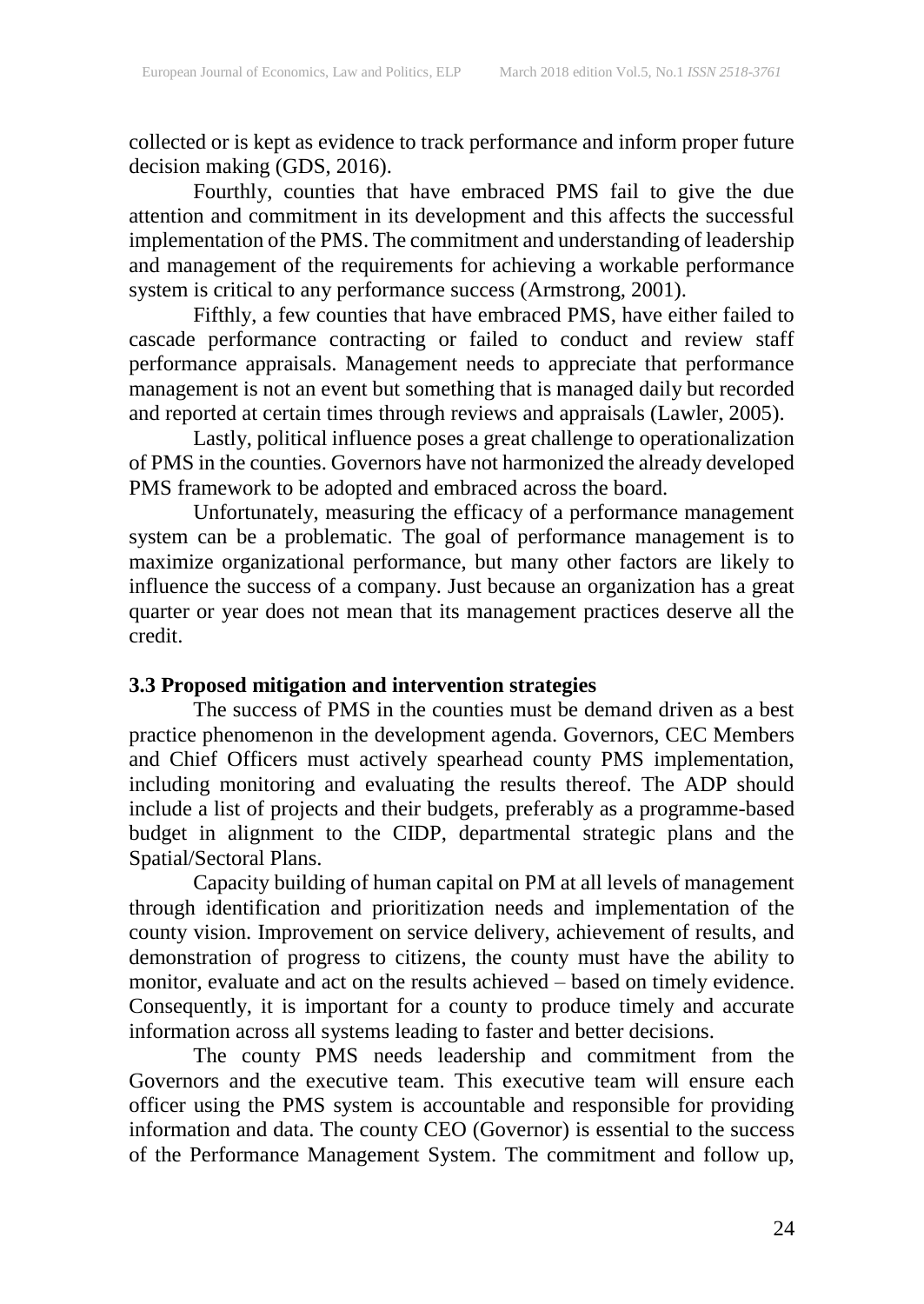driving accountability and service delivery, using the county PMS can significantly accelerate the speed of development and the quality of service delivery in the county (GDS, 2016)

To improve performance management in counties, individual accountability is critical, where performance is assigned and measured within a defined period. Counties should therefore focus on performance improvement both at the strategic and operational levels to unlock the full potential of the available resources and infrastructure through cascading the PC from the top management to the middle management and conducting Staff Performance Appraisals for all other staff. Proper evaluation and assessment mechanisms should also be put in place.

The Council of Governors in conjunction with the Ministry of Devolution and Planning should put in place a policy framework on performance management aligning both the NPMF and the CPMF. This will therefore discourage unnecessary political interference.

Finally, to achieve sustainable success, counties should take advantage of change (whether planned or unexpected) with the aim of owning the process and giving it due attention. It will require the ability to move quickly, adapt to change and address it smartly, while simultaneously keeping the county on course.

In summary, counties should align individual and company goals, reward performance, identify poor performers, leverage technology and avoid legal battles.

# **4.0 Implications of the performance management on Counties**

Performance management is a continuous process that creates a working culture that encourages employees to improve their work performance and reach their full potential during their stay of employment. Secondly, Performance Management also provides strategic direction, develop competency in employees and instill organization value.

According to Gagne (2002), if individual employees know what their priorities are, they will follow those priorities. Performance management gives managers and employees more say in setting their goals and more accountability for accomplishing them. Consequently, this implies that performance management does not necessarily fix problems but eliminates challenges that causes the problems.

The PMS will increase visibility and make County Governments accountable and transparent. In Taita Taveta County, the PMS is a tool that will make them hold themselves accountable to the people of county, and will transform all the institutions within the county through this system (CPM, Handbook, 2016). The Laikipia County Governor asserted that "As a county, how can we hold ourselves accountable to the people? What have we been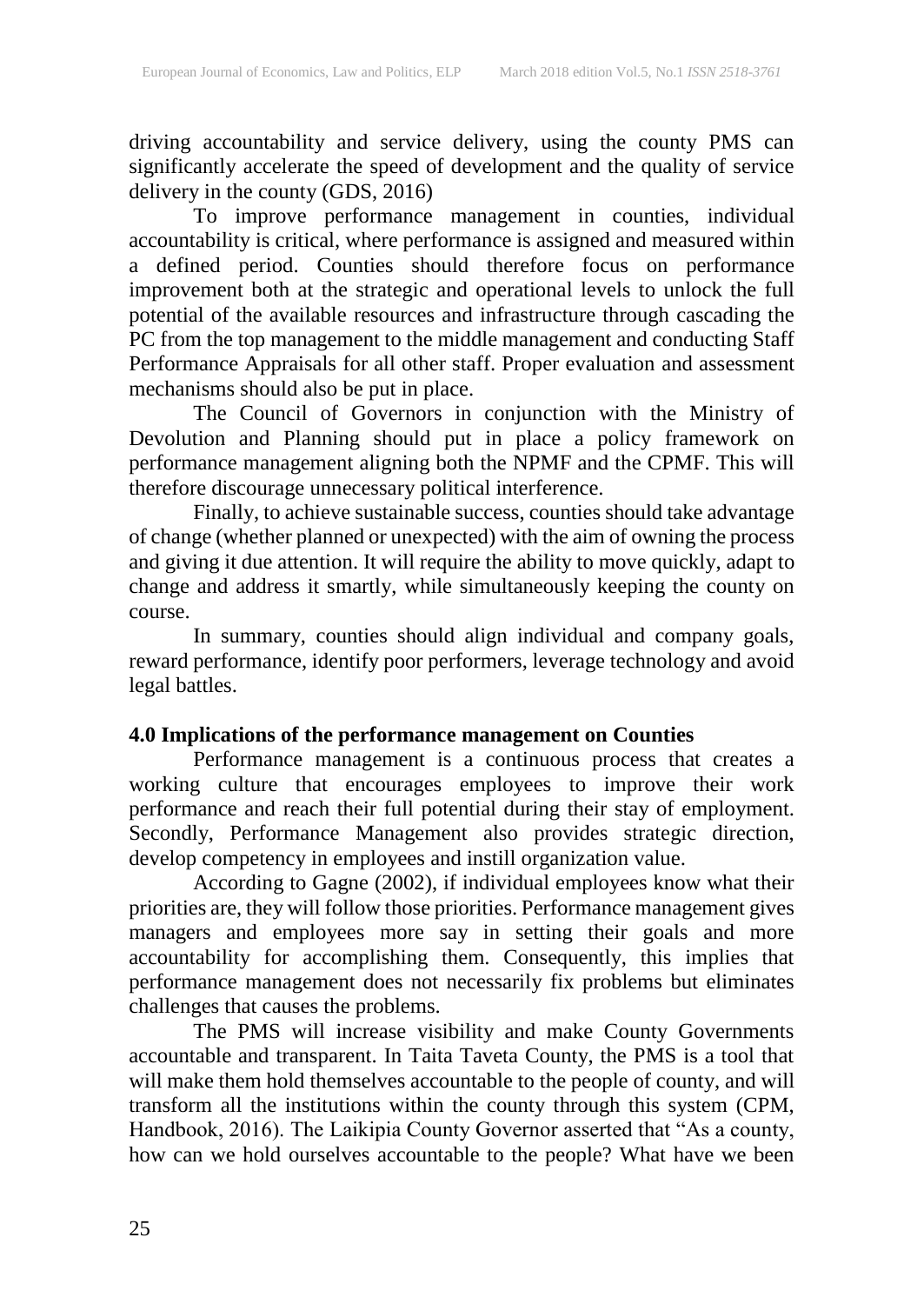doing? We do a lot as a county, but we have not communicated enough to our people. This is the best time for us as a county to make proper use of the system and ensure we have visibility, transparency and accountability." The system will also ensure quality delivery of services, enhance Human Resource Management and coordination of public service performance. This was confirmed by a team of County Chief of staffs (September 2014) in a workshop on County Performance Management System (CPM, Handbook, 2016).

With the PMS in place in the counties, there will be needing to measure and show value for money expended in development and to get updates on the progress being made on a timely basis. This is because targets are set with a timeframe in mind and tasks must be completed within the timeframe.

The purpose of implementing the County PMS is to ensure that performance happens by design and not by chance. Thus, the PMS ensures the linkage between planning, budgeting, accountability and results, in the counties. Thus, by ensuring accountable delivery of priority and flagship projects in areas such as in infrastructure, agriculture, health, climate change and resilience, the county PMS provides a mechanism through which the political and administrative leadership of the county can improve the lives of Kenyans.

PMS in counties will ensure that the most important services and projects get initiated, and delivered. Without priority and focus, resources may be misallocated, and key projects will not get the focus as planned. For this reason, it is important that each County Executive Committee Member and County Chief Officer agrees the priority projects and services for each ministry (department).

Finally, the PMS will provide the county leadership and officers with a finger on the pulse of development results, including who is accountable for each project and service, together with the evidence recorded and the results produced.

# **5.0 Conclusion**

County Governments have a constitutional responsibility to engage with, listen to and account to their citizens about use of public funds. Comparison of the use of these funds for the analysis of public service performance is the only way of justifying the use, other than bureaucracy. Kervasdoue (2007) asserts that, there is no disagreement that performance evaluation is necessary in public affairs. Governments and their bureaucrats must be accountable to their citizens about the use of taxes and public funds.

Upon the adoption of PMS framework, counties shall promote accountability in service delivery at the County level by ensuring that tasks are performed efficiently, effectively and economically. It also provides a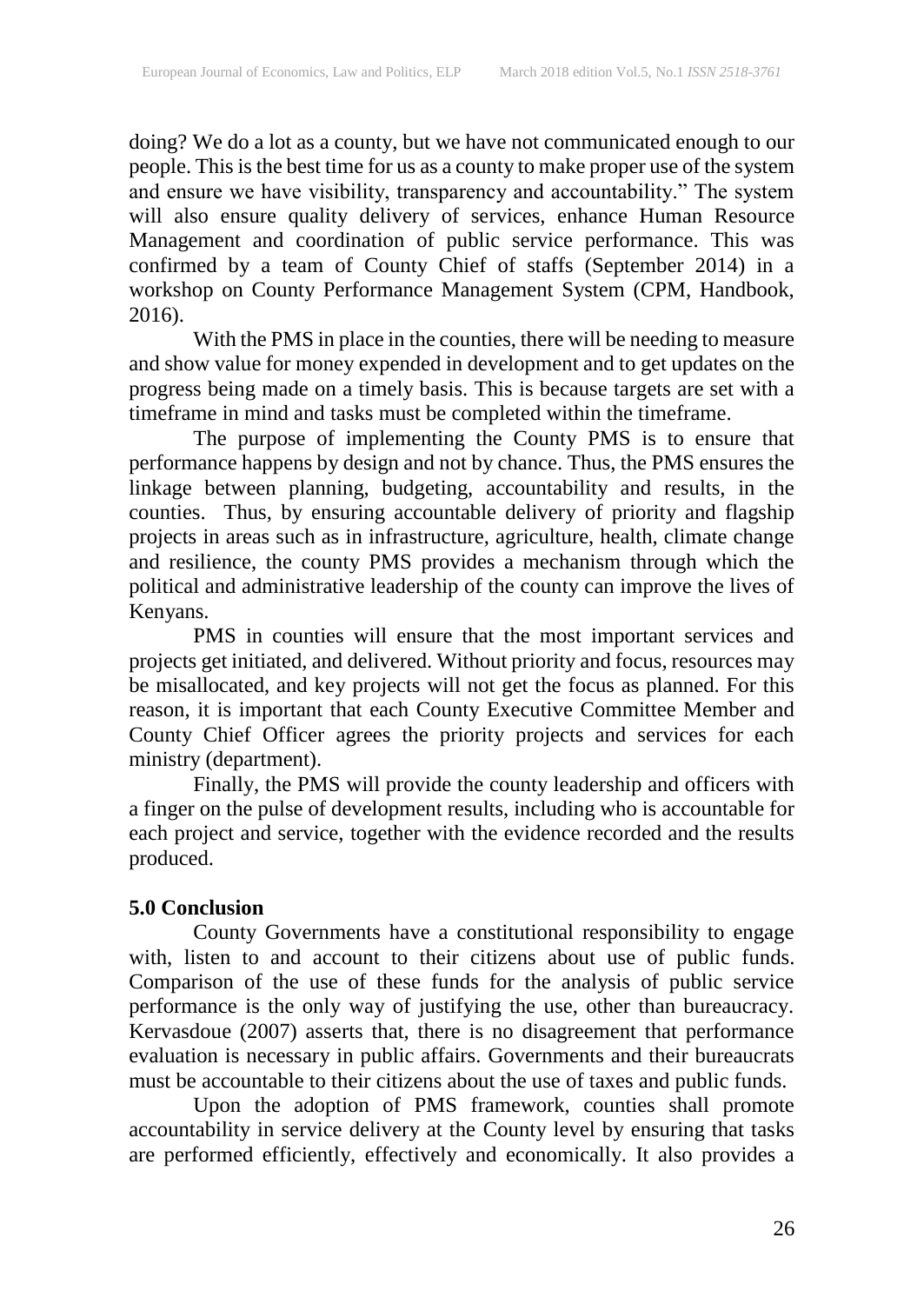mechanism for Citizens to engage and evaluate the performance of their county governments.

Finally, adopting a reliable performance management system is not negotiable for county governments if they are to deliver on their core mandate, achieve their objectives and improve service delivery.

PMS is one of the managerial techniques that improve the performance, attain and sustain competitive advantage of an organization. Subsequently, the implementation rate of PMS is high in the contemporary organizational environment as a best practice. Hence, the organization should put their greatest effort for successful implementation of PMS either through financial resource or human resources.

#### **5.1 Recommendations**

The government of Kenya in a milestone contained in the 2010 Constitution, has addressed the question of leadership, governance and management of public resources. This is documented in Mwongozo Code of Governance for State Corporations (MCoGSC, 2015). Mwongozo allocates responsibilities for supervision, implementation and enforcement while recognizing the role of complimentary agencies. This framework is envisaged to lead a positive impact of the national budget while improving the public's perception for quality and delivery of public service. The following raft of recommendations if implemented will address PMS issues:

- a) Execute a performance management system that is linked to the mandate of the organization and which is aligned to the national development plans and sector performance standards to reflect the corporate culture and values.
- b) Set realistic performance targets that will form the basis of performance evaluation and focus on the right company performance measures.
- c) Ensure that the performance targets are measurable and link compensation to PMS – merit increases, short/long-term and discretionary incentives.
- d) Agree on the performance parameters and targets with the National Government or oversight body and ensure that the obligations of the parties are documented. Require managers to actively search out, offer and acquire performance feedback on a regular basis.
- e) Ensure that the performance targets are cascaded to the management and staff of the organization through a performance management system and communicate the total reward system.
- f) Continually monitor organizational performance and identify areas that require improvement. Capacity build managers in performance management.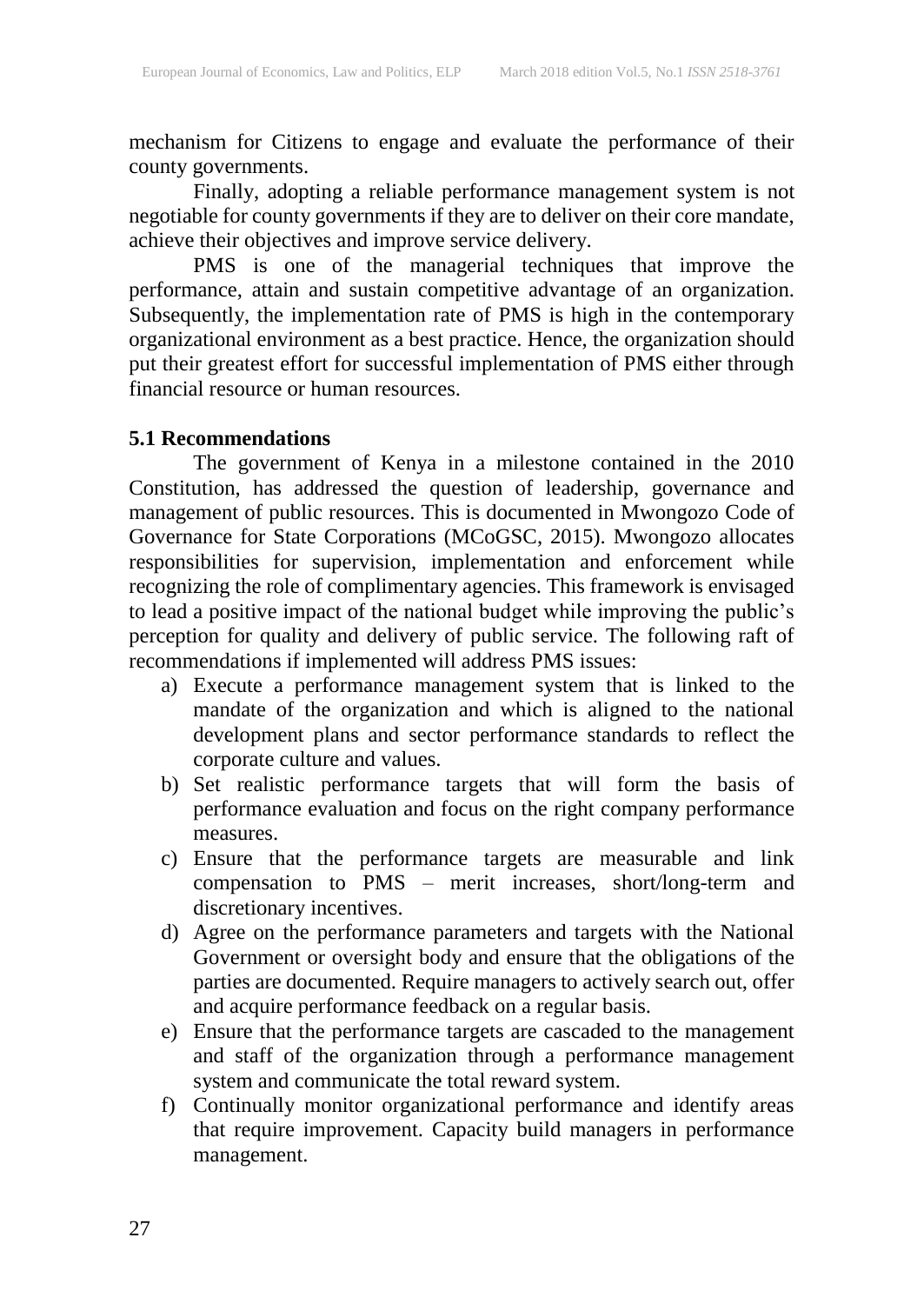g) PMS is premised on a foundation that include; the first building block is a focus on outcomes-performance of the public services which should be assessed based on results. The second one involves devolving responsibility for the delivery of services to employees, subject to appropriate minimum standards and regular performance monitoring. The final building block is about improving the governance of public services, by reforming institutions to reflect the importance of clear objectives, appropriate incentives and good performance information in the achievement of higher productivity.

# **References**

Armstrong, M. (2000). Performance Management. Key Strategies and Practical Guidelines. London: Kogan Page Limited.

Armstrong, M., & Baron, A. (1998). Perfomance Management: the new realities. London: Institute of Personel and Development.

Balogun, J., Huff, A. S., & Johnson, G. (2003). Three responses to the methodological challenges of studying strategizing. Journal of Management Studies, 40(1), 197-224.

Buchner, T. W. (2007). Performace Management Theory: A look from the performer's perspective with implications for HRD. Human Resource Development International, 10(1), 59-73.

Council of Governors of Kenya. (2016). County Performance Management System and Stakeholder Engagement Handbook. Nairobi: Government Press. Council of Governors of Kenya. (2017). Performance Management Framework for County Governments. Nairobi: Government Press

Gagne, K. (2002, January 30). Using performance management to support an organization's strategic business plan Volume 28, Issue 4. Wiley Periodicals Inc, pp. 53-59.

Gichimu H. A. (2010) Factors influencing successful implementation of employee performance management systems at KPMG

Government of Kenya. (2007). Economic Recovery Strategy for Wealth and Employment creation (2003-20087. Nairobi: Government Press.

Government of Kenya. (2012). The Public Finance Management Act. Nairobi, Kenya: Government Press.

Hartle, F. (1995). How to Re-engineer your Performance Management Process. London: Kogan Page.

Hope, K. R. (2001). The New Public Management: Context and Practice in Africa, International Public Management Journal, Vol. 4 No. 2

Kervasdoue, J. (2007) Rating and Evaluating Health Systems: Reinforcing the Partisan Spirit or Investigating the Public Good? Paper prepared for the IPMN